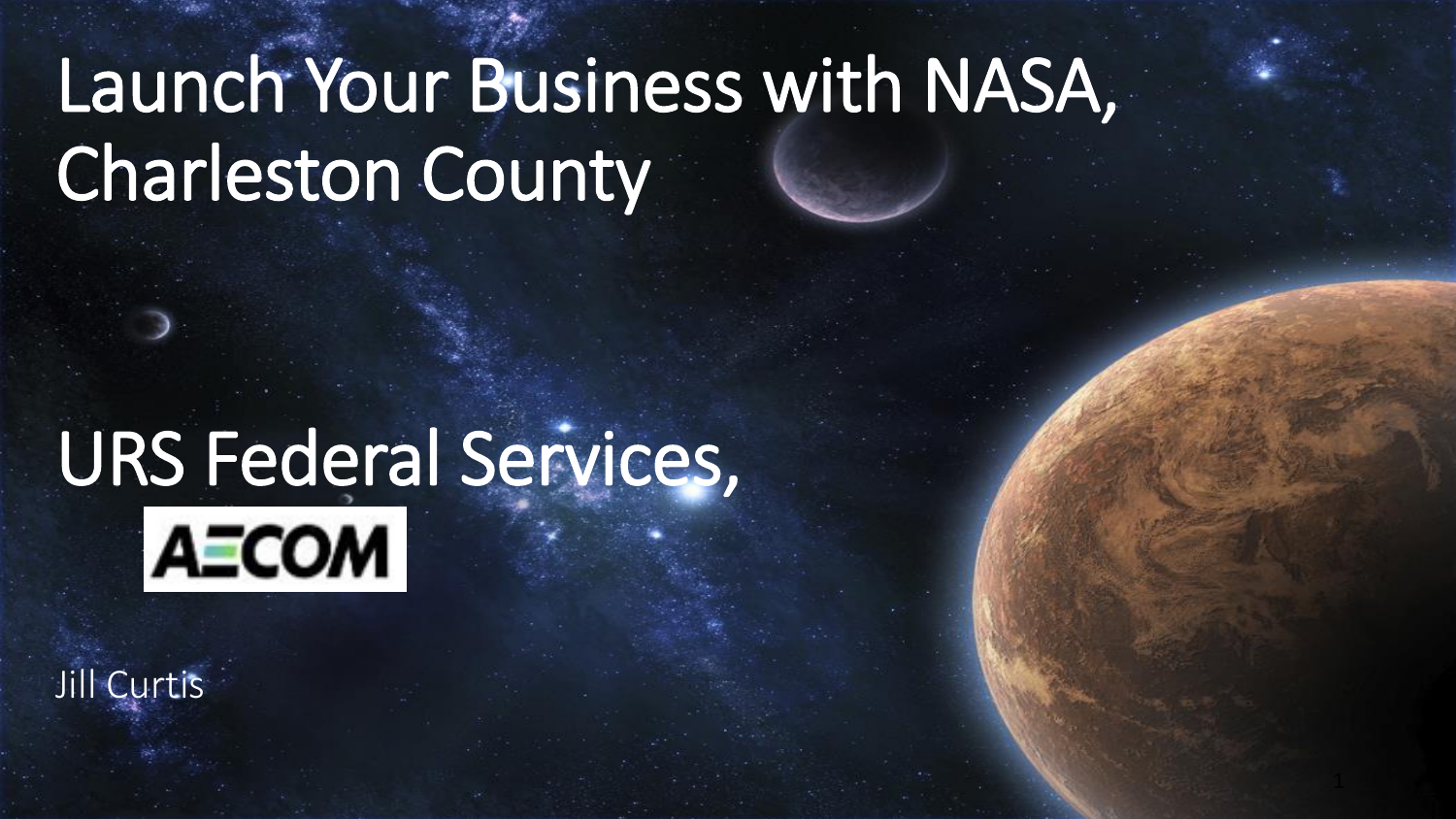- For years, AECOM has worked with governments around the world, providing cost-effective/innovative solutions to help them achieve success.
- Major markets include: Energy Management, Energy & Environment, Infrastructure & Facilities, International Development, Knowledge Based Services, Operations Maintenance and Supply Chain
- Locations in **7** continents
- Operating in more than 150 countries
- **More than 80,000 world wide** employees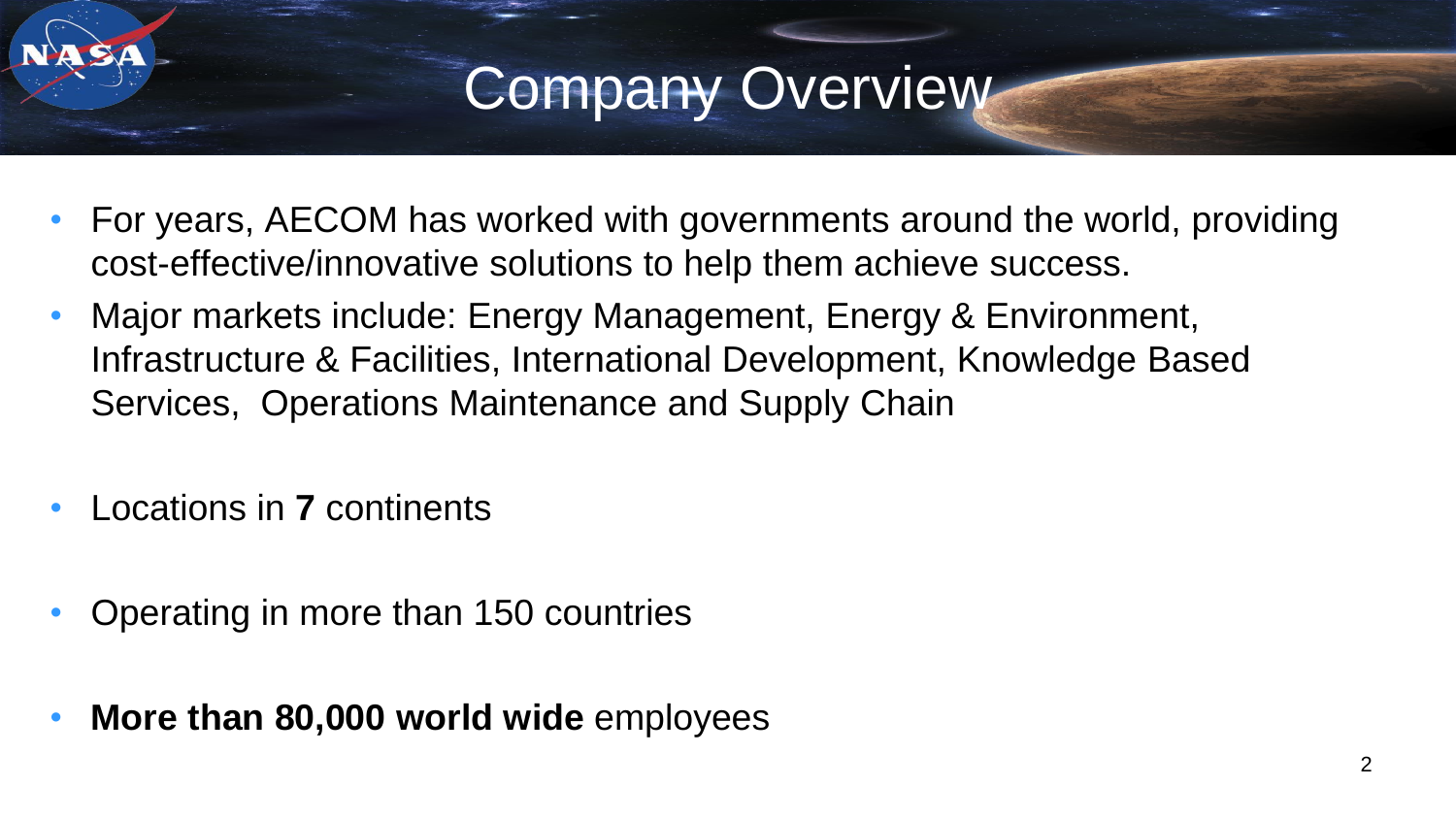Facilities Operations and Maintenance Support Services (FOMSS) Contract # 80MSFC17C0007

- Period of Performance: July 2017 June 2025 Contract type: Firm-Fixed Price (FFP)
- The FOMSS contract at Marshall Space Flight Center provides facilities operation and maintenance services for all MSFC buildings, facilities and equipment.
- 100+ craftsmen represented by Nine Local Unions Building Trades Council
- Operations support involves the maintenance and repair of 241 buildings and structures, totaling **4.6 million square feet**, from large test stands to major office complexes, warehouses and wind tunnels.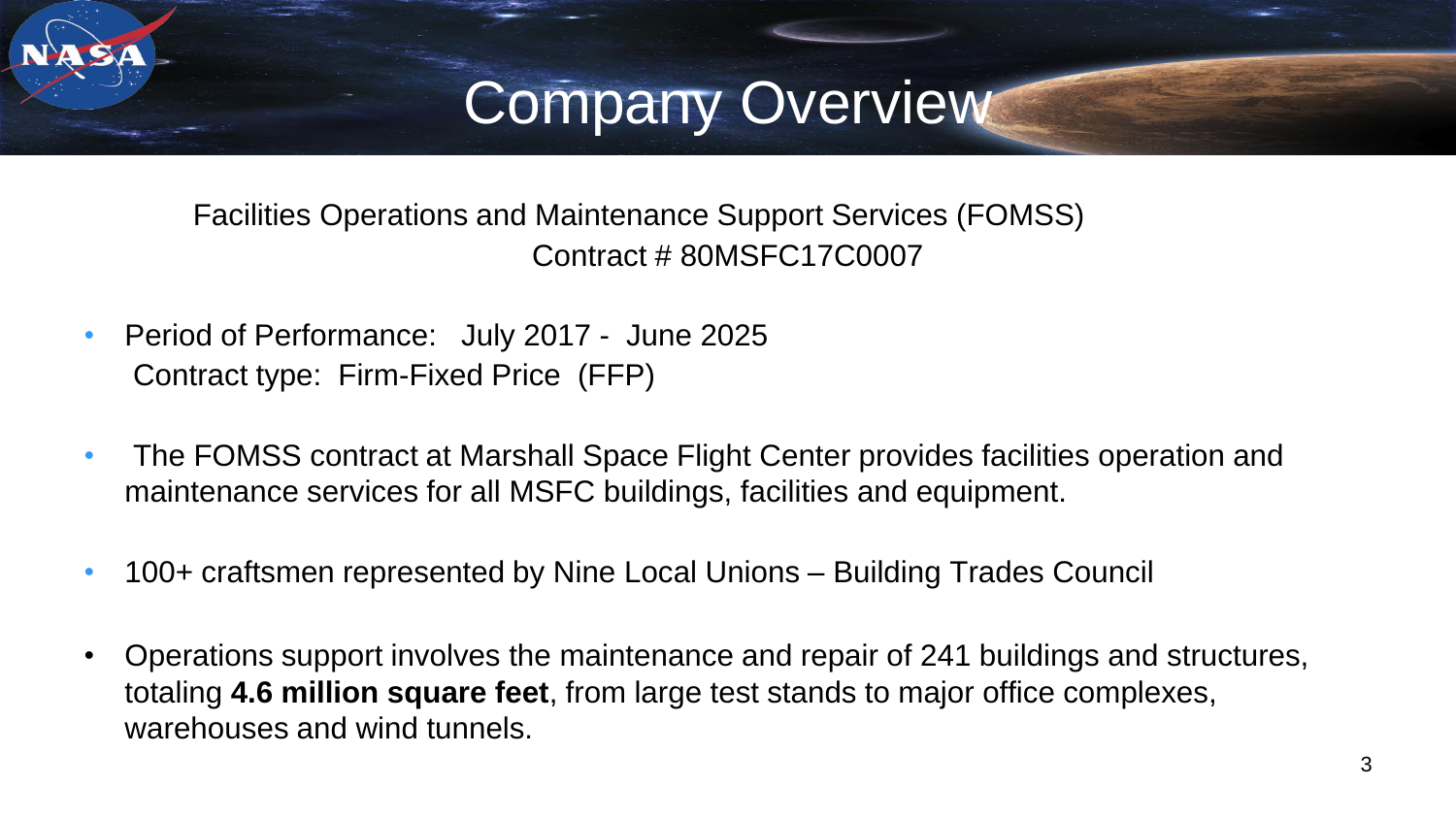Facilities Operations and Maintenance Support Services (FOMSS) Contract # 80MSFC17C0007

#### Craftsmen Support

- Steam Boiler and Steam Distribution
- Heating, Ventilating, and Air Conditioning
- Fire and Gas Alarm
- Heavy Equipment
- Special Power Systems
- Uninterruptible Power Systems
- Industrial Waste Water Treatment Facility
- De-ionized Water Generation
- Facility Condition Assessments
- Elevators, (70+ Elevators)
- Cranes and hoist
- Outage Coordination
- Energy and Water Conservation Services
- Emergency Management Support
- Recurring (Preventive Maintenance and Predictive Testing & Inspection)
- Facility maintenance



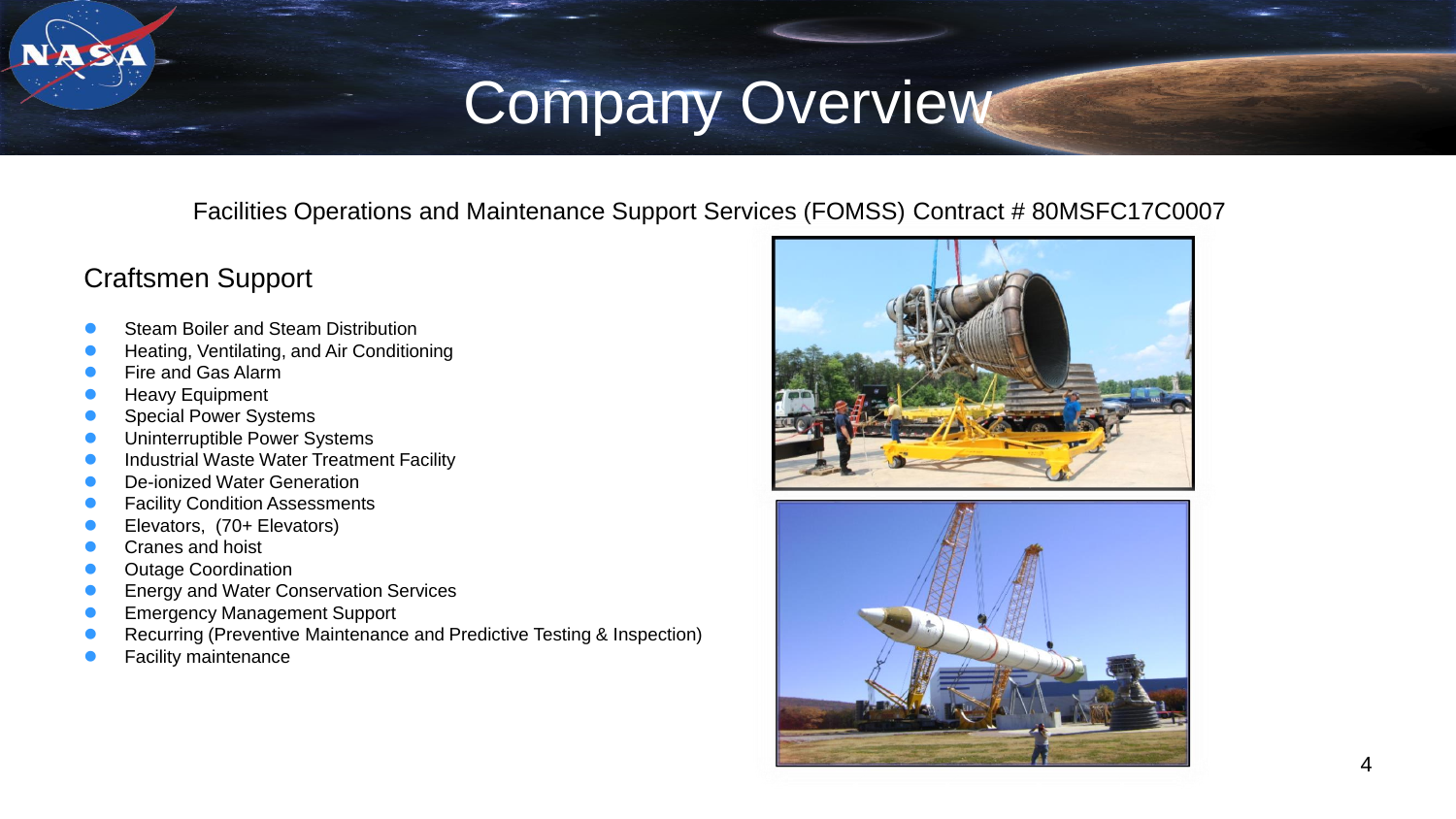#### Marshall Space Flight Center

URS, AECOM provides complete administrative, management, Facilities operations, heavy equipment SLS support, and some logistics support for the Marshall Space Flight Center. NASA missions supported by AECOM include the International Space Station, Space Launch System and advanced technologies, the U.S. Space and Rocket Center, optics technology, and continuing solar system research and exploration.





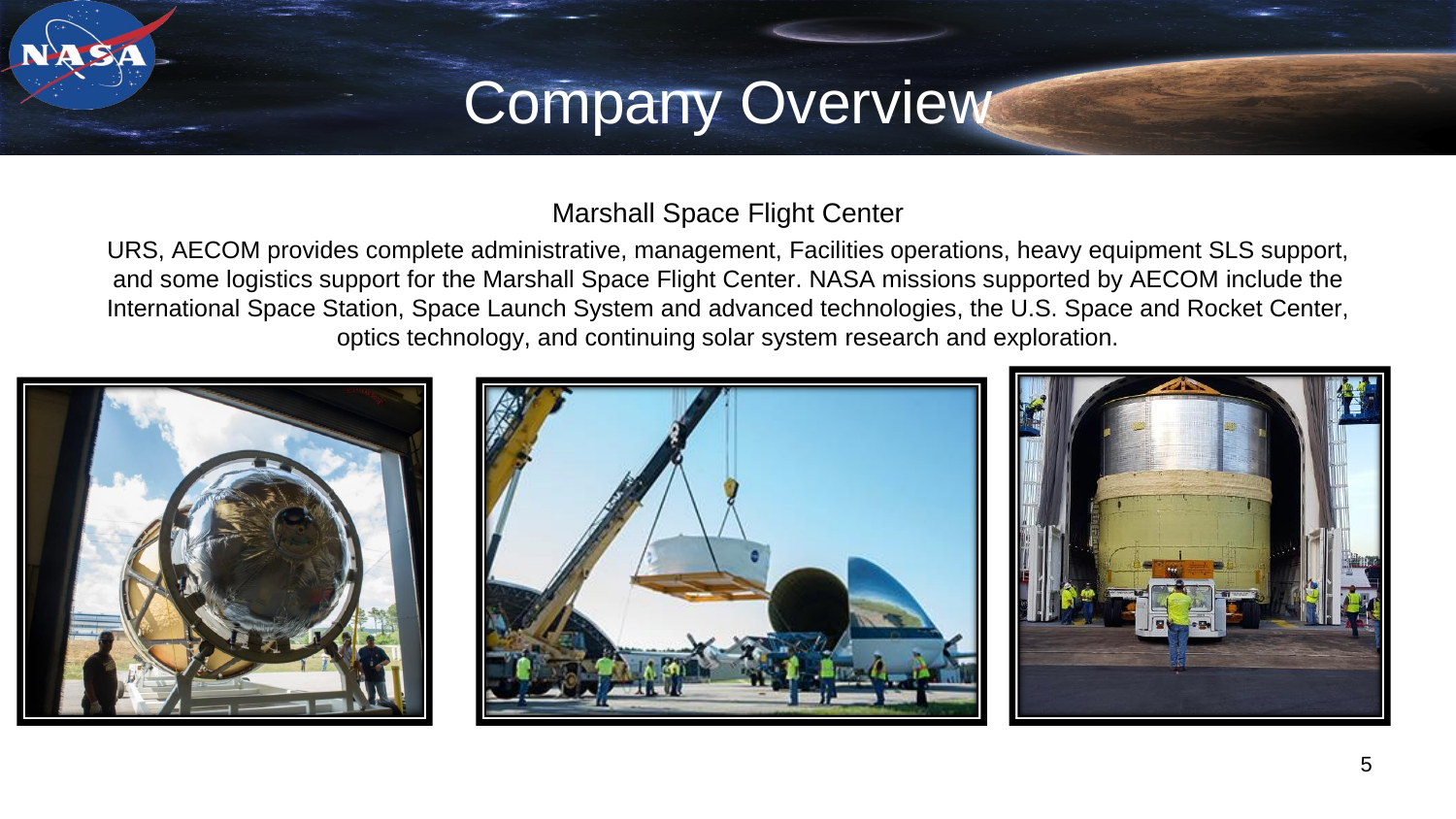### What We Buy

• *Services Four subcontractors:* 

*Yang- Provides Boiler Operation and Engineering Support*

*E-Pro- Provides Laborer Craftsmen Support*

*Rothe - Sheetmetal Craftsmen & Roof Maintenance Support*

*Seabrook Solutions - Work Control Operations, Warehouse Support, Engineering / Arc Flash Analysis*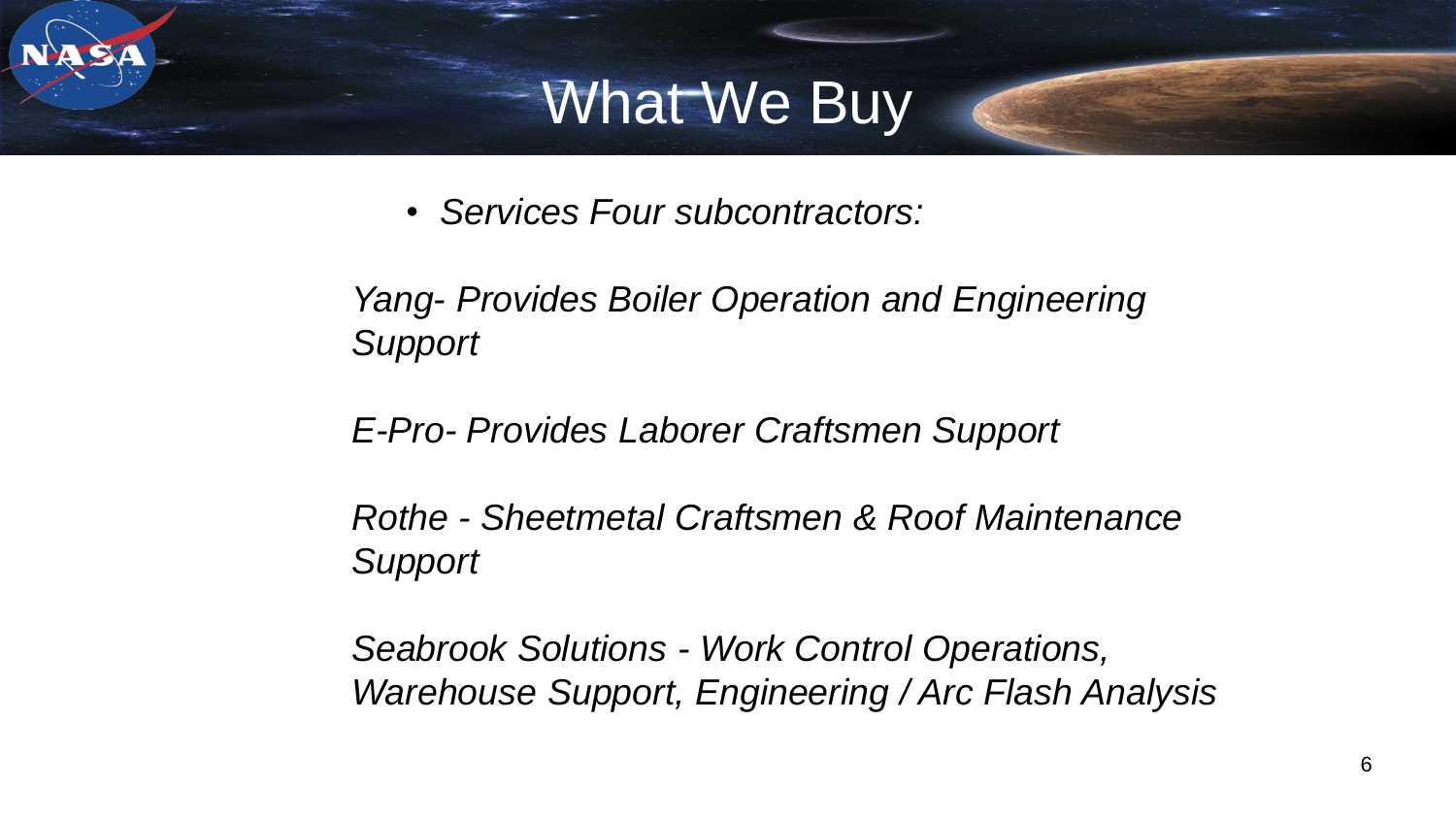## What We Buy

- Electrical Items: Wiring, Conduit, Fittings, Light Bulbs, Ballast
- UPS Support: Generators and Related Maintenance Items
- Concrete, Limestone Gravel, Sand (River & Mfg.) Cold Patch Asphalt, Paving Parking Lots
- Flat Roofing Material
- Gas Cylinders (O2, Nitrogen, Argon Acetylene)
- Office Supplies (Emphasis on "Green")



Responsible for Elevators, Heavy Equipment, Cranes, Dozers, Trucks of all **Sizes** 

(Any material related to the upkeep and maintenance of Facilities buildings)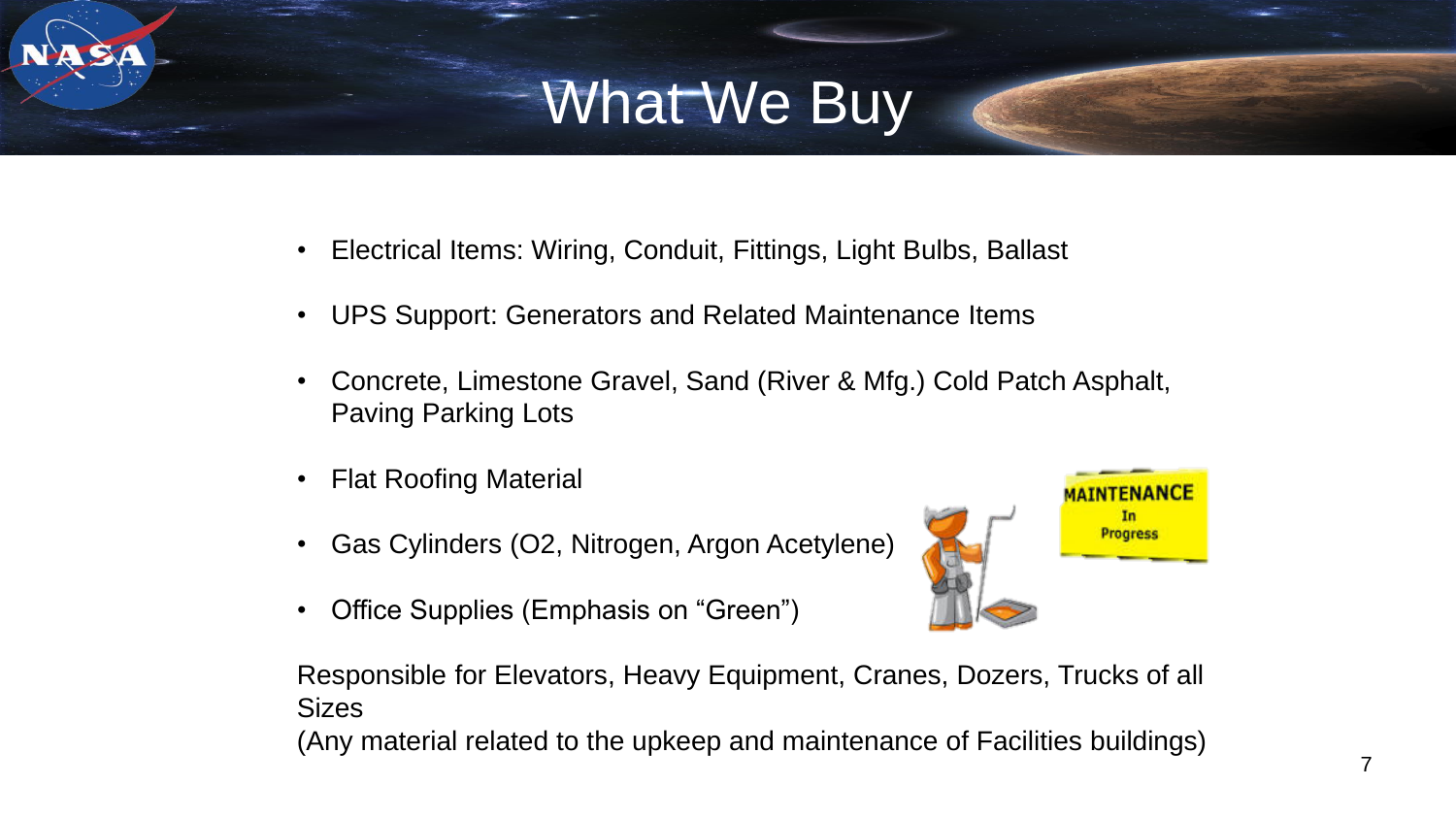### How to do Business with AECOM

- AECOM has projects across the United State and around the globe. You may contact a small business or supplier diversity contact listed below in the area hat most closely aligns with the goods and services your company provides.
	- How to Register your company with AECOM
	- Do your Research
	- Go to [https://aecom.com](https://aecom.com/)
	- Click on "Small Business/Supplier Diversity"

#### **AECOM Supplier Diversity Points-of-Contact**

#### **Joni C. Blizzard**

Small Business Program Manager and SBLO **Management Services Group** 

Phone: 703-777-5115 Email: joni.blizzard@aecom.com

#### **Sam Artis**

Small Business Program Manager and SBLO Construction Services Group (Energy, Infrastructure & Industrial Construction)

Phone: 208-890-3053 Email: sam.artis@aecom.com

#### **Shawn Ralston**

Small Business Program Manager and SBLO Design and Consulting Services Group

Phone: 703-559-1338 Email: shawn.ralston@aecom.com

#### **Doreen Taveras**

M/WBE Compliance Manager Design and Consulting Services Group, New York Metro Area

Phone: 212-973-3012 Email: Doreen.Taveras@aecom.com